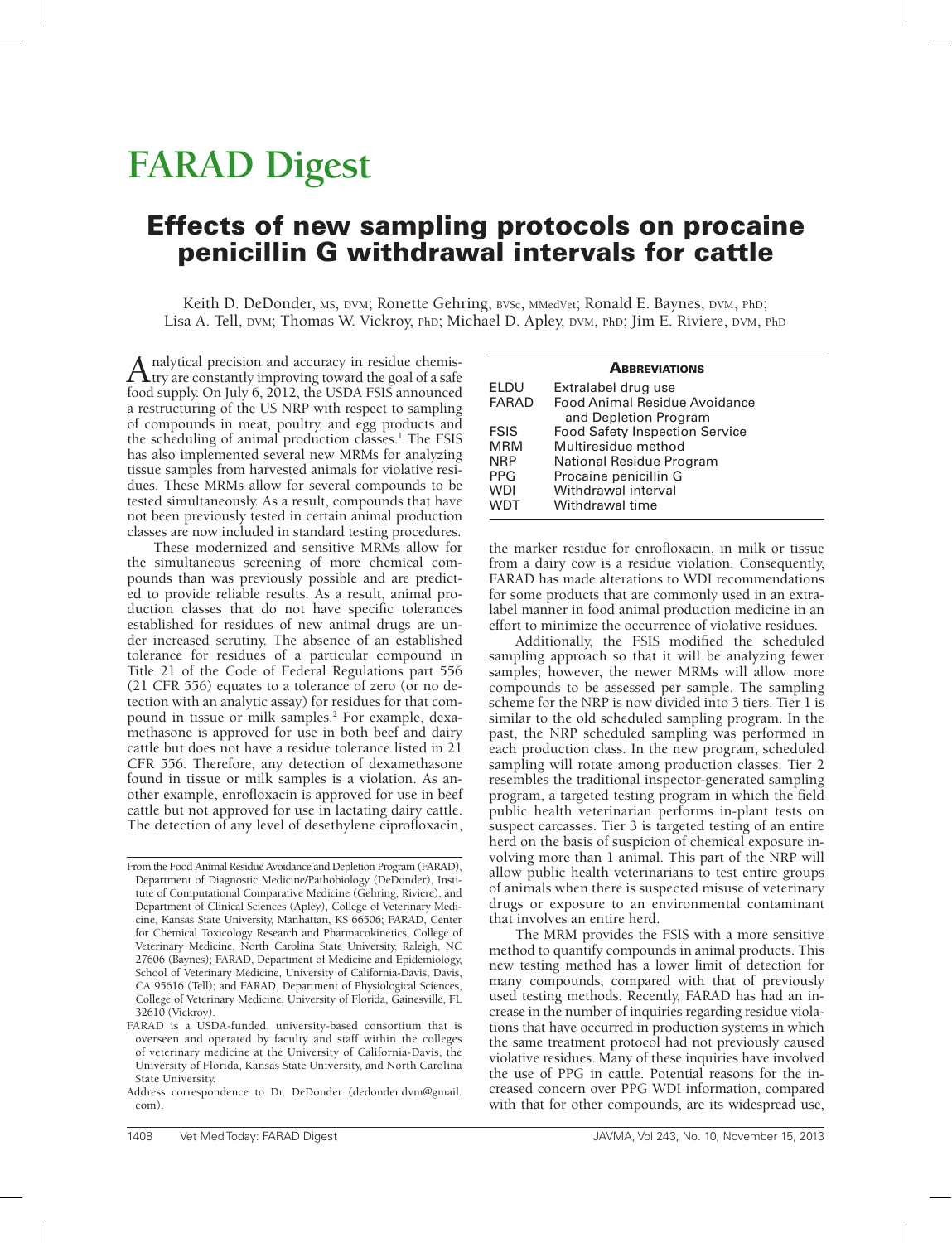over-the-counter availability, and anecdotal evidence that it is often administered at a dose many fold higher and for a longer duration than those listed on the FDAapproved label. The purpose of this FARAD Digest is to discuss the issues that could potentially lead to violative PPG residues and changes in the WDI for PPG in cattle.

#### WDI versus WDT

An important distinction exists between the WDI and WDT. The WDI is a scientifically derived, recommended withholding time following ELDU in a food animal. The WDT is the withholding time established by the FDA following an approved (labeled) use of a drug in a food animal.

The most common causes of violative residues for any drug are failure to adhere to recommended WDTs, poor record keeping, improper identification of treated animals, or inadvertent administration of the wrong drug, formulation, or dose.3 Additionally, ELDU (a change in the dose, frequency, duration, or route of administration) can result in dramatic changes in a drug's elimination kinetics within the treated animal, which in turn may lead to violative residues if the WDT is not extended to accommodate those changes.

Many different PPG products with similar names and label designs are available over the counter; therefore, the FDA-approved product label should always be carefully inspected before treatment is initiated. Currently, 17 different registered products with PPG as the active ingredient filed under 4 separate new animal drug application numbers are available, with varying FDA-approved treatment durations and WDTs for meat **(Table 1)**. The WDTs for meat for these products range from 4 to 14 days and can differ within each group of equivalent generic products that originate from the same pioneer product. For example, Norocillin and Penicillin G Procaine have equivalent generic products with meat WDTs that range from 10 to 14 days, depending on the product label referenced. Reasons for the differences in meat WDTs between and within products are not easily discerned but could include differing excipients, propensities for injection site reactions, and formulations among the products.

#### Effect of Dose on WDI

In the United States, the label dose for PPG is 6,600 U/kg (3,000 U/lb) of body weight, and any deviation from the label dose, duration, frequency, site, or route of administration is considered ELDU. When the dose administered is increased, the time required for tissue concentrations to deplete below tolerance concentrations for residues also increases. Familiarity with the concept of elimination half-life makes this relationship intuitive. In the simplest of circumstances (ie, linear, first-order kinetics), the elimination half-life is the time required for 50% of a drug to be eliminated from an animal or depleted from the tissues. For example, if it takes 5 half-lives for 10 g of an administered substance to decay to below some hypothetical tolerance concentration, it would take 1 additional half-life (ie, 6 half-lives) for 20 g of the same administered substance to decay to below the same hypothetical tolerance concentration. Thus, doubling the amount of drug administered will effectively increase the time needed to eliminate the drug from the animal's body by 1 half-life.<sup>4</sup>

Alteration of the dose of a drug administered is often a deliberate decision made on the basis of the medical needs of the patient, but the dose can be inadvertently altered because of inappropriate handling of a product. Procaine penicillin G is a suspension, an undissolved drug in a liquid vehicle, which needs to be shaken vigorously to ensure that the entire amount of the active ingredient is evenly dispersed throughout the storage container and the volume administered contains the appropriate concentration of the active ingredient. Hypothetically, a bottle with a label that indicates that the PPG concentration of the suspension is 300,000 U/mL is opened and 20 mL of the suspension is drawn into a syringe without the bottle being agitated such that the concentration of PPG in the syringe is 50,000 U/mL. The suspension remaining in the bottle now contains 362,000 U/mL, a 21% increase from the label concentration. In another hypothetical example, a suspension of PPG is incompletely agitated and the calculated volume is withdrawn from the concentrated drug slurry near the stopper; however, the concentration in that volume is much higher than the label concentration, resulting in the administration of a higher-than-expected dose. Consequently, the WDT should be extended to account for the higher effective dose (concentration) administered. The WDT should also be extended when large volumes of a suspension, especially those with a higher-than-label drug concentration, are injected per injection site; failure to do so will almost certainly result in violative residues.

#### Effect of Dose Frequency and Duration of Treatment on WDI

Few pharmacokinetic studies for PPG in cattle have been published, and results for many that have

Table 1—A nonexhaustive list of PPG products commercially available for use in cattle with varying FDA-approved treatment durations and meat WDTs.

| <b>Trade name</b>            | <b>NADA</b><br>number | Route of<br>administration | Dose<br>(U/kq) | Treatment<br>duration (d) | <b>Meat</b><br>WDT(d) | <b>Milk</b><br>WDT(h) |
|------------------------------|-----------------------|----------------------------|----------------|---------------------------|-----------------------|-----------------------|
| <b>Norocillin</b>            | $065 - 010*$          | ΙM                         | 6,600          |                           | $10 - 14$             | 48                    |
| <b>Penicillin G Procaine</b> | $065 - 493*$          | ΙM                         | 6,600          |                           | $10 - 14$             | 48                    |
| Microcillin-AG               | $065 - 505*$          | ΙM                         | 6,600          | $5 - 7$                   | 4                     | 48                    |
| Pen-G-Max                    | $065 - 110*$          | ΙM                         | 6,600          |                           | 10                    | 48                    |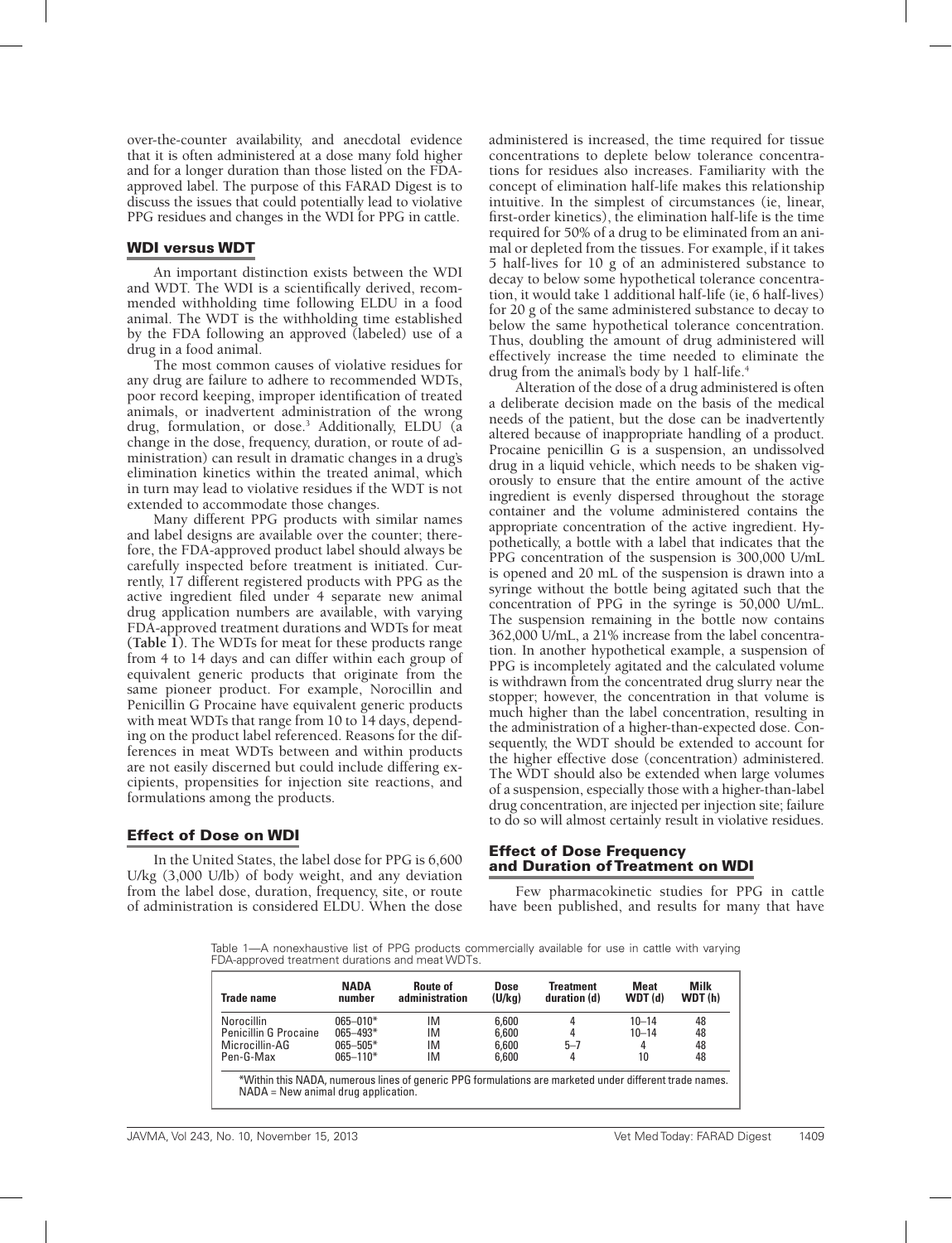been published are confounded because of the inclusion of benzathine penicillin G, sodium or potassium penicillin G, or dihydrostreptomycin in the study design.5 Therefore, data on which recommendations for WDIs following administration of PPG in an extralabel manner in cattle are based are limited. An additional complication in the determination of the WDI for PPG in cattle is the fact that the rate-limiting step in the metabolism of PPG is the hydrolysis of penicillin from the procaine moiety. As a result, PPG has lower maximum plasma concentration that is prolonged, compared with that of potassium penicillin.<sup>6</sup> This phenomenon, often termed flip-flop pharmacokinetics, occurs when the absorption process at the administration site is slower than the rate of total body elimination. In other words, it takes longer for the drug to be absorbed from the injection site than it does for the drug to be eliminated from the body once it is absorbed.

Because β-lactam antimicrobials such as PPG are considered time-dependent drugs, there are therapeutic advantages of prolonged plasma drug concentrations; however, that prolonged plasma drug concentration becomes a disadvantage in the calculation of WDIs that are sufficient to avoid violative meat or milk residues, especially when an inappropriate dose has been administered. Additional confounders in the calculation of WDIs for PPG in cattle include the fact that the absorption of PPG from the administration site is the rate-limiting factor for its elimination from the body and cattle are frequently administered multiple doses of PPG during a course of treatment to resolve severe local or systemic infections. In many instances, PPG is administered once every 24 hours such that each subsequent dose is administered before the previous dose has been eliminated from the body, resulting in what is termed dose stacking or dose accumulation. The tissue and plasma drug concentrations achieved during dose accumulation are dependent on the elimination halflife of the drug and the dosing interval chosen by the clinician. For PPG, the duration of treatment recommended on the label varies from 4 to 7 days (Table 1).

Hypothetical pharmacokinetic simulations were generated by use of data (PPG volume of distribution, elimination, and absorption rate constants) from FARAD to illustrate the effects of dose accumulation and dosing interval on plasma PPG concentration. These simulations represent the expected fluctuation of plasma PPG concentrations over time in an average animal that was administered the respective described treatment regimens and were created to help explain basic concepts, not provide an estimate of the WDI for each hypothetical dosing protocol.

Dose accumulation should be considered when drugs are administered in an extralabel manner. For example, when PPG is administered in accordance with the label directions (6,600 U/kg, IM, q 24 h for 5 days), plasma drug levels achieve a steady state (PPG entering the system is equal to that exiting the system) by the administration of the second dose **(Figure 1)**. When the dose is increased, the time required for a drug to reach a steady state in plasma is unchanged, but the mean concentration at the steady state in plasma increases as the dose is increased from the labeled dose to

20,000 U/kg (9,091 U/lb) or 45,000 U/kg (20,454 U/lb). Although these data are simulated and should not be used to predict WDTs, the time needed for the plasma concentration of PPG to deplete to 0 increased with the dose and was dependent on the PPG concentration achieved in each scenario. Furthermore, it is important to note that the plasma elimination half-life of a drug may not be indicative of the tissue elimination half-life of that drug.

The prescribed dosing interval also affects the estimated WDI because as the dosing interval becomes shorter, the steady-state plasma drug concentration increases **(Figure 2)**. Consequently, it will take longer for the body to excrete the excess drug that accumulates and an extended WDI will be needed for the tissue drug concentration to decay below the allowable residue tolerance.



Figure 1—Effect of dose accumulation on plasma PPG concentration following IM administration of 6,600 U/kg (3,000 U/lb; dashed line), 20,000 U/kg (9,091 U/lb; black line), or 45,000 U/kg (20,454 U/lb; dotted line) of PPG to cattle. Drug concentration curves are hypothetical and were generated by use of data for PPG volume of distribution and elimination and absorption rate constants from FARAD. Notice that the steady-state plasma concentration and time required for plasma concentration to approach 0 increase as the dose increases.



Figure 2—Effect of dosing interval on plasma PPG concentration following IM administration of the same dose of PPG to cattle every 12 (dashed line) or 24 (black line) hours. Notice the steadystate plasma concentration and time required for plasma concentration to approach 0 increase as the dosing interval is shortened. *See* Figure 1 for remainder of key.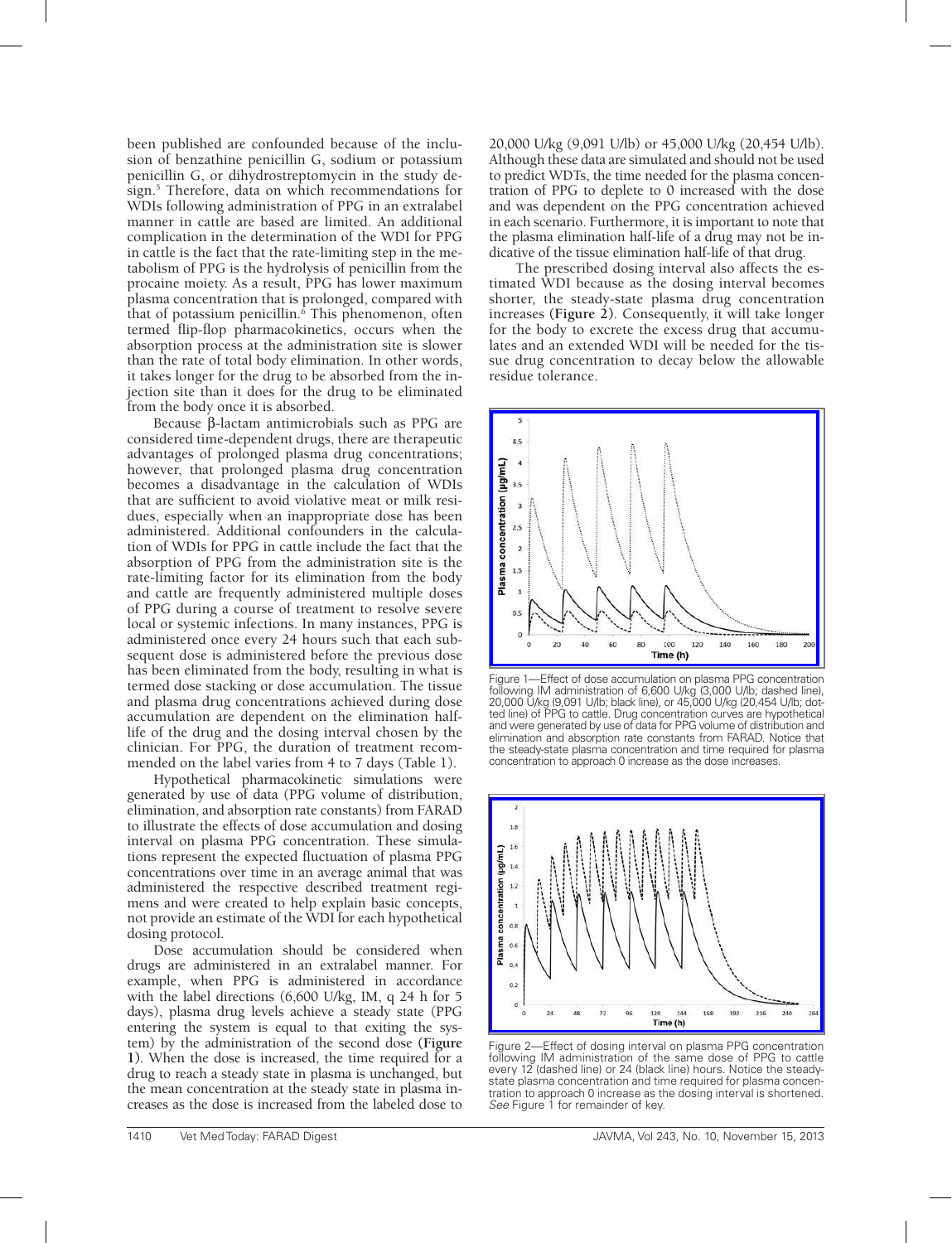#### Effect of Injection Site and Injection Volume on WDI

The rate of absorption of a drug following IM or SC injection is dependent on the concentration of the drug administered, volume of drug injected per site, vascularity of the injection site, drug diffusion into surrounding tissues, and permeability of blood and lymphatic vessels near the injection site.<sup>7</sup> From a food safety perspective, a concern regarding delayed absorption of PPG at the site of injection is that tissue from that injection site could be consumed by a person with penicillin hypersensitivity. The greater the volume of drug injected at each site, the greater the risk for drug residues to persist at the injection site as well as systemically. Also, as injection volume increases, the likelihood of tissue penetration following IM or SC injection increases, and these sites can be difficult to identify on routine postmortem examination and may not be trimmed out at slaughter.8

In cattle, PPG is labeled for deep IM injection in the neck region. A WDT for SC administration of PPG has not been established. Subcutaneous administration of PPG can result in hematoma formation, extensive local inflammation, and scar tissue, which can result in delayed and incomplete absorption of PPG and a prolonged elimination half-life.8 Investigators of that study<sup>8</sup> found that calves administered PPG SC had tissue residues longer than did calves administered the same dose of PPG IM.

Results of multiple studies<sup>5,9,10</sup> that involved cattle indicate that injection site and route affect the disposition and elimination of PPG **(Table 2)**. The peak plasma concentration was higher for cattle administered PPG IM in the gluteal  $(2.\overline{63} \pm 0.27 \text{ µg/mL})$  or neck  $(4.24$  $\pm$  1.08  $\mu$ g/mL) region than that for cattle administered the same dose of PPG SC in the neck region (1.85  $\pm$ 0.27 µg/mL).<sup>5</sup> Cattle administered PPG IM in the neck region had a higher peak plasma concentration than did cattle administered the same dose of PPG IM in the gluteal region.5 The elimination half-life for PPG in cattle was longer when it was administered SC in the neck region (18.08 hours) or IM in the gluteal region (15.96 hours) than when the same dose was administered IM in the neck region (8.85 hours).<sup>5</sup> Although the reasons for differences in PPG absorption among various routes and sites of injection are not fully understood, other studies have yielded similar findings for PPG absorption in cattle<sup>9</sup> and horses.<sup>11</sup>

### Conclusions

Extralabel drug use by US veterinarians is permitted under AMDUCA, which allows practitioners, especially those that treat food-producing species, to customize treatment protocols for the needs of individual patients provided that a specific set of conditions or requirements are met. Briefly, these requirements include the establishment of a valid veterinary-clientpatient relationship, verification that no other medication approved for the treatment of the condition in question exists or that such a medication is ineffective, and proper labeling of and record keeping for drugs prescribed to be used in an extralabel manner.<sup>12</sup> Whenever ELDU occurs, an appropriately extended WDI needs to be extrapolated and observed to ensure food safety.

Drug residues might remain above the established tolerance for that drug in tissues or milk following a WDI for several reasons. Clinicians considering treatment of a patient with a drug in an extralabel manner or concerned about treatments resulting in violative residues should contact FARAD for assistance in determining appropriate WDIs. As analytic techniques used to screen tissue and milk samples become more sophisticated and sensitive, lower concentrations of drugs can be detected in those samples. Thus, the frequency of violative drug residues will likely increase until animal management practices evolve to keep pace with these increasingly sensitive analytic techniques. Although the new MRMs adopted by the NRP will undoubtedly make our food supply safer, the fact that they allow for the simultaneous screening of samples for several compounds will likely increase the incidence of violative residues.

In addition to the effects of drug dose, frequency, duration of treatment, and volume and site of injection on WDI, food animal practitioners should always read FDA-approved labels carefully and be cognizant of differences among brands and formulations of PPG products. The WDTs vary among the many commercially available PPG formulations; therefore, it is important to consult the label prior to initiation of treatment. Furthermore, simple precautions such as thorough mixing of the PPG suspension prior to administration so that the appropriate amount of the active drug is injected will help avoid violative residues and may improve treatment efficacy. Additional handling procedures for PPG should be followed to ensure that the appropriate concentration of the drug is administered to the animal and thus increase the likelihood that the labeled WDT (or a calculated WDI from FARAD) will be sufficient

Table  $2$ —Mean  $\pm$  SEM peak plasma concentration and plasma elimination half-life of PPG in cattle following IM or SC injection of various doses of PPG in 3 studies.

| Dose (U/kg)                                                                           | <b>Route of</b><br>administration | <b>Injection site</b><br>region | Peak plasma<br>concentration ( $\mu$ q/mL) | <b>Plasma elimination</b><br>half-life (h)* | <b>Reference</b>              |  |  |  |
|---------------------------------------------------------------------------------------|-----------------------------------|---------------------------------|--------------------------------------------|---------------------------------------------|-------------------------------|--|--|--|
| 24,000                                                                                | ΙM                                | Gluteal                         | $0.99 + 0.04$                              | 15.74                                       | Papich et al <sup>5</sup>     |  |  |  |
| 66,000                                                                                | IM                                | Gluteal                         | $2.63 + 0.27$                              | 15.96                                       | Papich et al <sup>5</sup>     |  |  |  |
| 66,000                                                                                | IM                                | Neck                            | $4.24 + 1.08$                              | 8.85                                        | Papich et al <sup>5</sup>     |  |  |  |
| 66,000                                                                                | SC                                | Neck                            | $1.85 + 0.27$                              | 18.08                                       | Papich et al <sup>5</sup>     |  |  |  |
| 30,000                                                                                | IM                                | Neck                            | $2.19 + 0.33$                              | $5.99 \pm 0.46$                             | Luthman et al <sup>9</sup>    |  |  |  |
| 3,000                                                                                 | ΙM                                | Neck                            | $1.55 + 0.33$                              | $4.84 + 0.74$                               | Bengtsson et al <sup>10</sup> |  |  |  |
| *Plasma elimination half-life reported as the harmonic mean $\pm$ SEM when available. |                                   |                                 |                                            |                                             |                               |  |  |  |